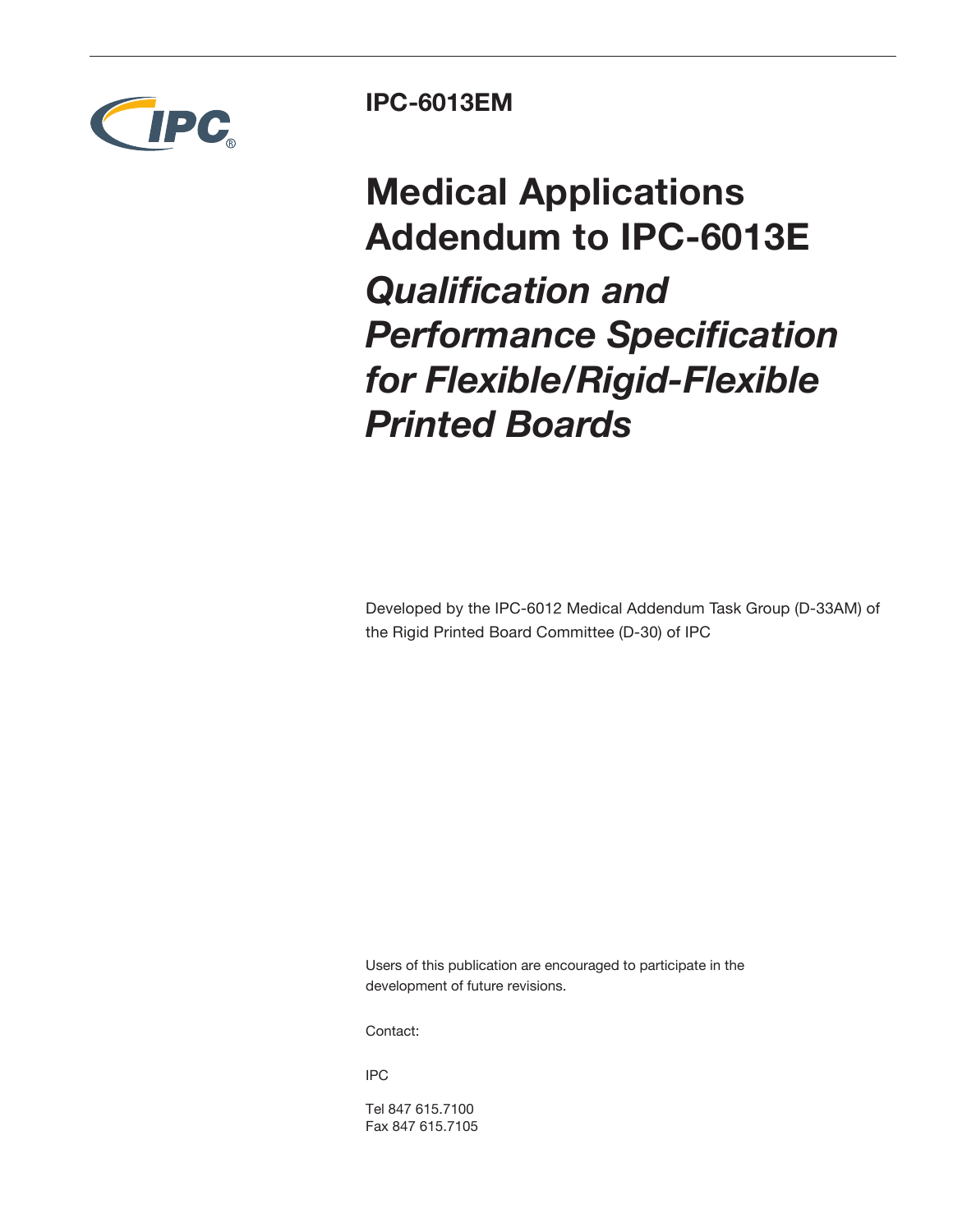### March 2022 IPC-6013EM

# **Table of Contents**

| 0 <sub>1</sub> |                                                                                              |
|----------------|----------------------------------------------------------------------------------------------|
| 011            |                                                                                              |
| 012            |                                                                                              |
| 013            | Existing or Previously Approved Designs  1                                                   |
| 014            |                                                                                              |
| 015            | IPC Classification For Medical Applications 1                                                |
| 016            |                                                                                              |
| 0.1.7          |                                                                                              |
| 018            |                                                                                              |
| 019            |                                                                                              |
| 0191           |                                                                                              |
|                |                                                                                              |
| $\mathbf{2}$   | <b>APPLICABLE DOCUMENTS</b><br>(further to those listed in IPC-6013E) $\ldots \ldots \ldots$ |
| 21             |                                                                                              |
| 22             | International Organization for Standardization                                               |
| 2.3            | European Union (EU) Documents. 3                                                             |
| 3              | <b>REQUIREMENTS</b> 4                                                                        |
| 4              | <b>QUALITY ASSURANCE PROVISION</b> 8                                                         |

### **Figures**

| Figure A-1 | Copper Filled Microvias Plated Copp<br>Filled Microvias (Blind and Buried). 7 |
|------------|-------------------------------------------------------------------------------|
| Figure A-2 | Fill Material in Blind/Through Vias<br>When Cap Plating Not Specified 7       |
| Figure A-3 | Measurement Methodology for<br>Solder Mask Thickness Determination. 8         |
|            | <b>Tables</b>                                                                 |
| Table A-1  | Medical Performance Classes1                                                  |
| Table A-2  | Design Producibility Levels 2                                                 |
| Table A-3  | Description of Design Producibility Levels 2                                  |
| Table A-4  | IPC-6013EM Medical Application                                                |
| Table A-5  | Thickness of External Conductor of the                                        |
| Table A-6  | IPC-6013EM Solder Mask Thickness  8                                           |
| Table A-7  | IPC-6013EM Medical Application                                                |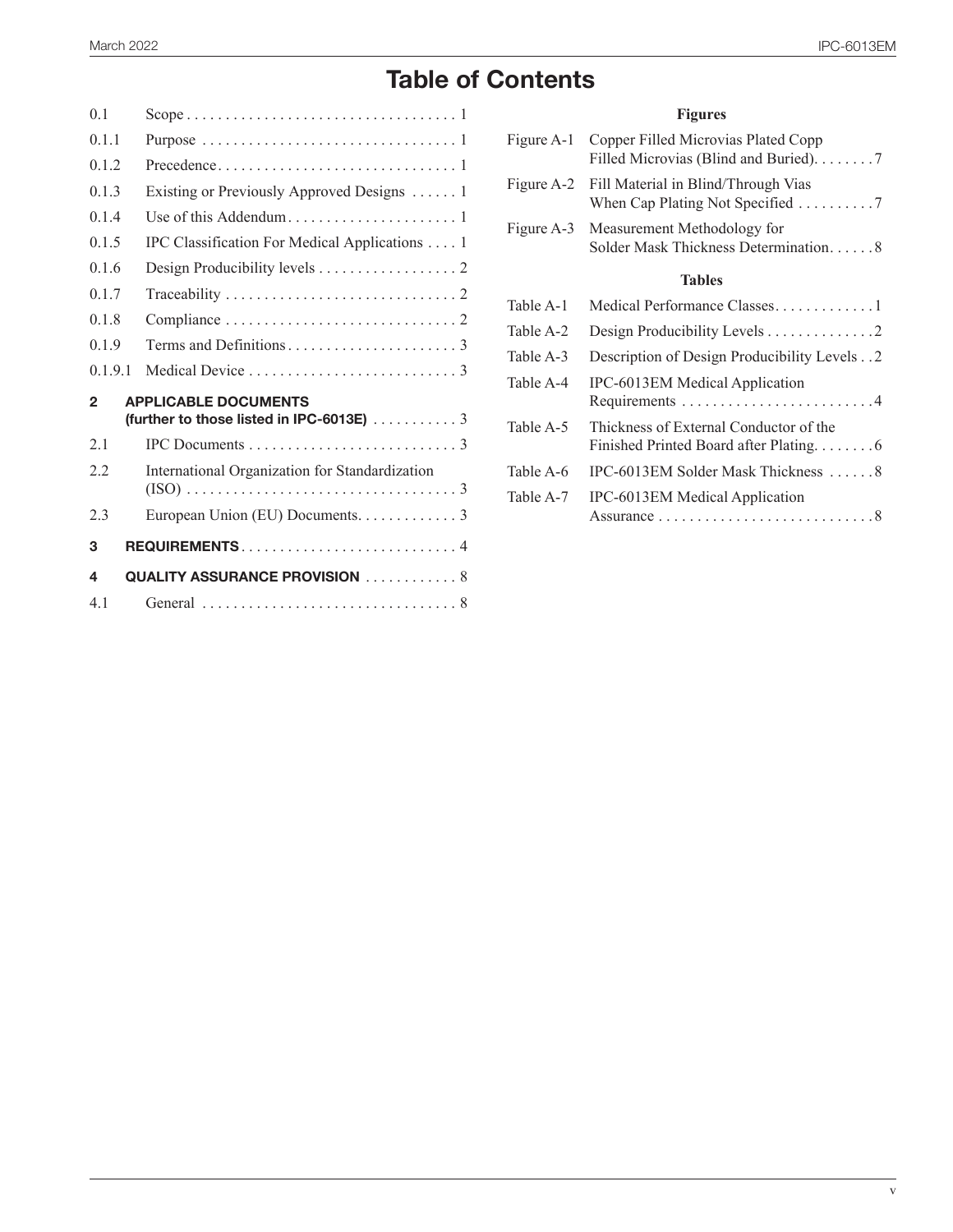## **Medical Applications Addendum to IPC-6013E**  *Qualification and Performance Specification for Flexible/Rigid-Flexible Printed Boards*

**0.1 Scope** This addendum covers qualification and performance requirements of Flexible/Rigid-Flexible Printed Board for Medical Device Applications. The printed boards may have a design that contains HDI and Design Level D density with special requirements to production, test and qualification.

This addendum provides requirements to be used in addition to, and in some cases, in place of, those published in IPC-6013E to ensure the reliability of printed boards that must meet requirements to High Reliability Medical Applications described as IPC Class 3 under section 0.1.5 of this addendum.

**0.1.1 Purpose** The purpose of this addendum is to provide requirements for qualification and performance of Printed Boards for High Reliability Medical Device Applications. The requirements written in this document support regulatory guidance provided by the FDA and Medical Device Directives.

**0.1.2 Precedence** The procurement documentation takes precedence over this addendum and referenced standards. In the event of a conflict between this addendum and the applicable documents cited herein, this addendum takes precedence. Where referenced criteria of this addendum differ from the published IPC-6013E, this addendum takes precedence.

**0.1.3 Existing or Previously Approved Designs** This addendum **shall not** constitute the sole cause for the redesign of previously approved designs. When drawings for existing or previously approved designs undergo revision, they should be reviewed and changes made that allow for compliance with the requirements of this addendum.

**0.1.4 Use of this Addendum** This addendum **shall not** be used as a stand-alone document.

Where criteria are not supplemented, the Class 3 requirements of IPC-6013E **shall** apply. The clauses modified by this addendum do not include subordinate clauses unless specifically stated (i.e., changes made to 3.5 do not affect 3.5.1 unless 3.5.1 is also addressed in this addendum). Procurement documentation **shall** specify when requirements to design level D is applicable.

**0.1.5 IPC Classification For Medical Applications** To evaluate best suitable IPC classification, medical device manufacturers and users should consider the risk hazard analysis and human factors evaluation of the device, as recommended by ISO 14971. This document does not define Medical Device Classifications, it defines printed circuit board acceptability classifications described as IPC Class 1, 2 and 3. Table A-1 provides guidance on the IPC Class level depending on the medical device application, technology complexity and printed circuit board acceptability requirements.

| IPC.<br><b>Performance Class</b> | Application                                                     | <b>Description</b>                                                                                                                                                                                                                                                                                                                                           |
|----------------------------------|-----------------------------------------------------------------|--------------------------------------------------------------------------------------------------------------------------------------------------------------------------------------------------------------------------------------------------------------------------------------------------------------------------------------------------------------|
| Class 1                          | Low Risk Medical Electronics                                    | Includes limited use products suitable for applications where the<br>requirement is function of the completed product and the risk<br>of injury to the patient, equipment operator, or environment is<br>nonexistent.                                                                                                                                        |
| Class 2                          | As Low As Reasonably Practicable<br>(ALARP) Medical Electronics | Includes products where continued performance and extended life<br>are required, and uninterrupted service is preferred, but interrupted<br>service will have low risk of injury to the patient. The risk level shall<br>be defined in risk hazard analysis of the medical device.                                                                           |
| Class 3                          | <b>High Risk Medical Electronics</b>                            | Includes equipment and implantable devices where continued high<br>performance or performance-on-demand is critical; handling/storage<br>and operating environments may be harmful to the device, and<br>product failure can result in high risk of injury to the patient. The risk<br>level shall be defined in risk hazard analysis of the medical device. |

### **Table A-1 Medical Performance Classes**

**For a risk to be ALARP,** it must be possible to demonstrate that the cost involved in reducing the risk further would be grossly disproportionate to the benefit gained.